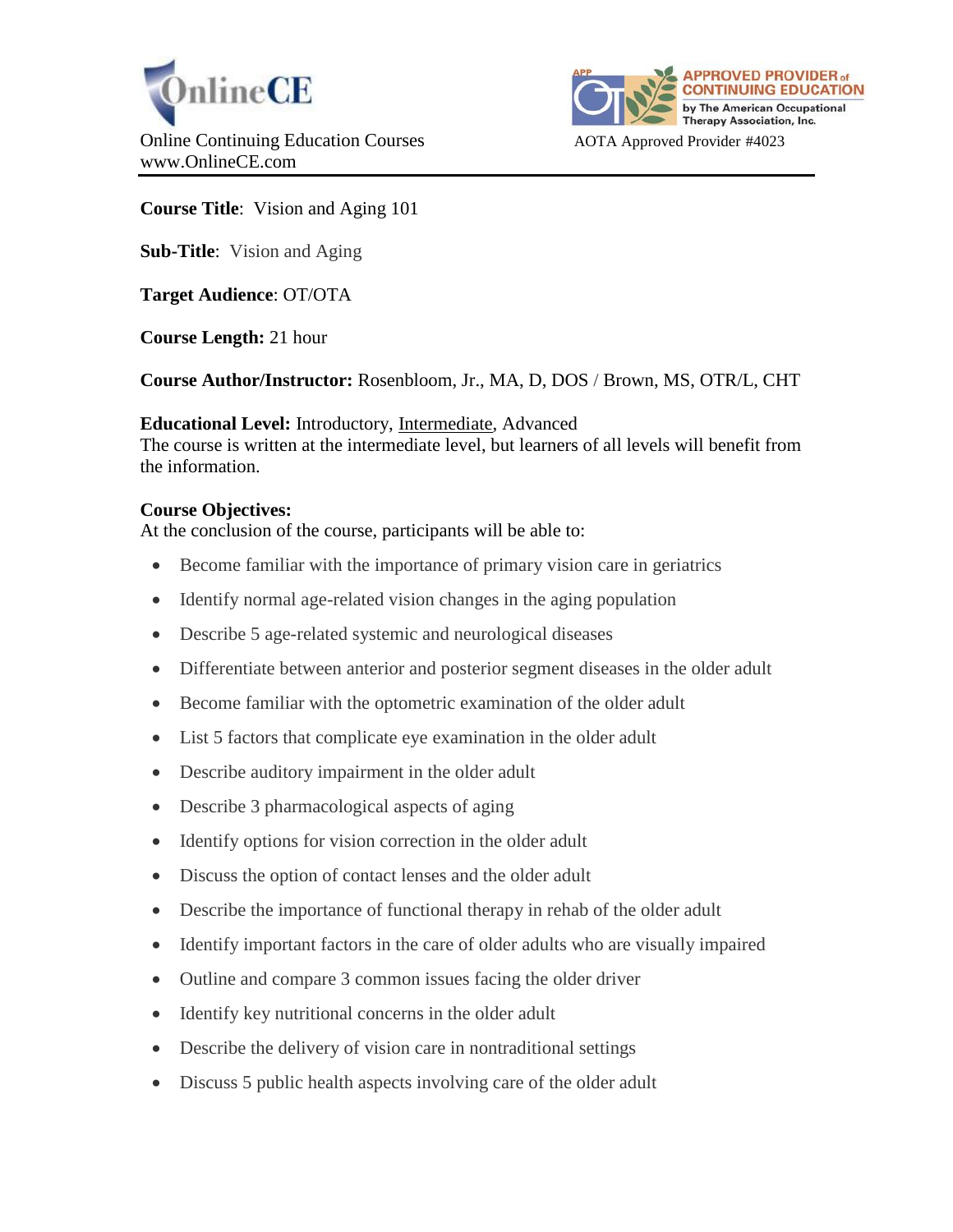- Become familiar with 3ethical issues involving care of the older adult
- Describe the field of vision rehab and the aging population

## **Outline of Content:**

**Hour #1** Primary Vision Care in Geriatrics: An Overview

**Hour #2** Normal Age-Related Vision Changes

**Hour #3** Age-Related Systemic Diseases

**Hour #4** Age-Related Neurological Diseases

**Hour #5** Anterior Segment Diseases in the Older Adult

**Hour #6** Posterior Segment Diseases in the Older Adult

**Hour #7** The Optometric Examination of the Older Adult

**Hour #8** Factors that Complicate Eye Examination in the Older Adult

**Hour #9** Auditory Impairment in the Older Adult

**Hour #10** Pharmacological Aspects of Aging

**Hour #11** Vision Corrections for the Older Adult

**Hour #12** Contact Lenses and the Older Adult

**Hour #13** Functional Therapy in the Rehabilitation of the Older Adult

# **Hour #14**